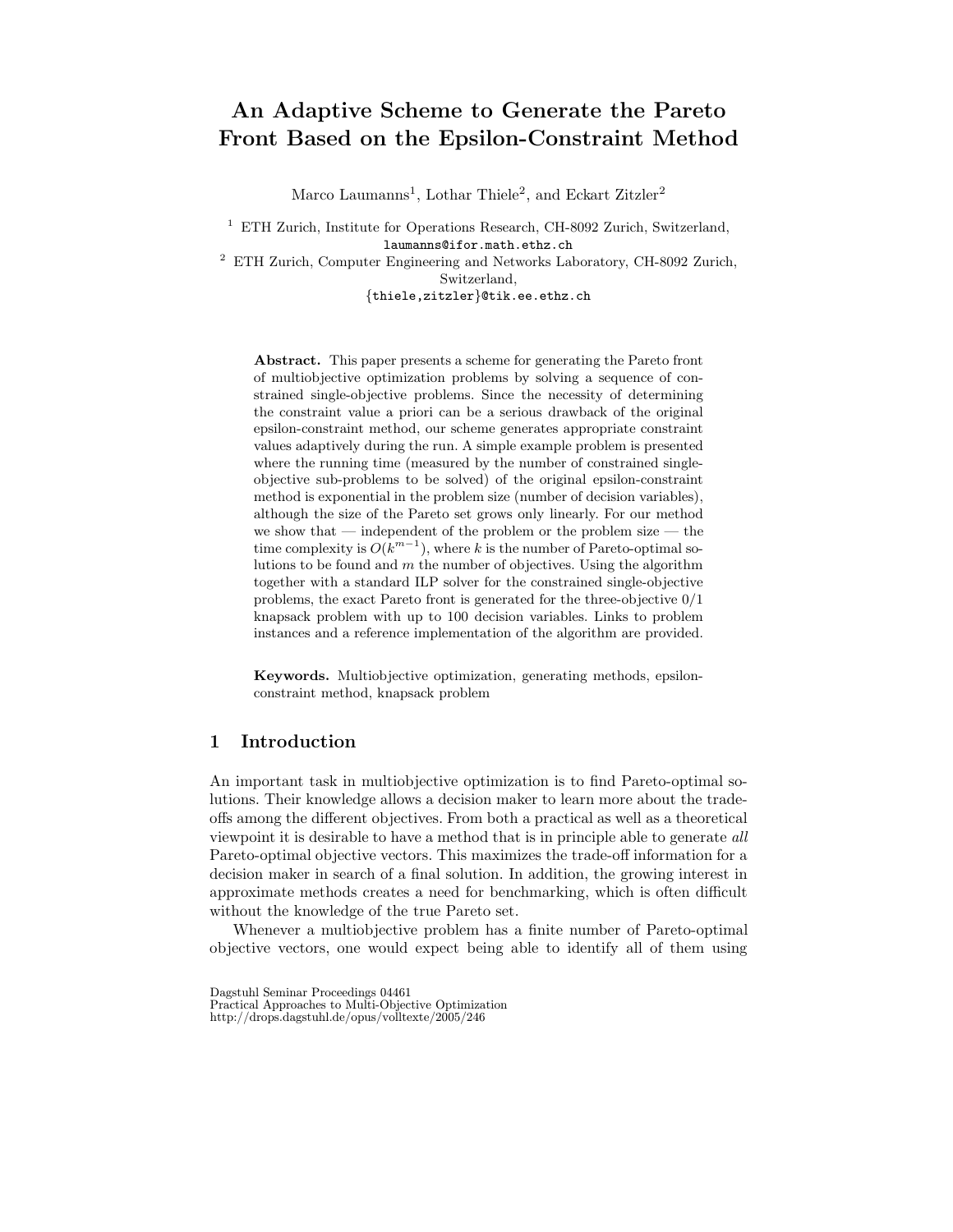one of the traditional generating methods proposed in the literature, detailed overviews and discussion of such methods can be found in [1–3]. Many multiobjective optimization algorithms — heuristics as well as exact methods — use variations of these generation methods as a frame, and thereby implicitly follow this assumption.

Most generating methods work by transforming the multiobjective problem into a sequence of parameterized single-objective problems such that the optimum of each single-objective problem corresponds to a Pareto-optimal solution. Thereby, these methods rely on the availability of a suitable single-objective optimization algorithm. In this sense, the generating methods represent metastrategies whose tasks are (i) to determine an appropriate scalarization and (ii) to provide a scheme to vary the parameters. As to the scalarization techniques, a lot is known with respect to the properties of the obtained single-objective optima, e.g., whether they are supported, weakly, or proper Pareto-optimal. However, not much work has been done with respect to the time complexity of the schemes to vary the parameters. Until recently, no scheme has been available that can determine the whole Pareto front by a number of single-objective subproblems which depends only on the cardinality of the Pareto front and not on additional properties such as the location of Pareto-optimal solutions in objective space. In [4] we proposed such a scheme based on the epsilon-constraint method. We proved the correctness of the new algorithm and that its running time, measured by the number of calls of a single-objective optimizer, is bounded by  $O(k^{m-1})$ , where k is the number of Pareto-optimal objective vectors and m the number of objectives. In contrast, the running time of the original epsilonconstraint method [5] is determined by the product of the ratio of the range to the minimum distance between two solutions in each objective. This expression is at least of order  $k^{m-1}$ , but can also be exponential in k as was shown on a simple two-objective example. A further advantage besides the considerably lower worst-case time complexity of the new method is that it alleviates the necessity to guess an appropriate grid size because the constraint values are adaptively modified during the run.

The purpose of this paper is to briefly recap the ideas and results from [4] and to present an alternative algorithm. Instead of using box constraints (upper and lower bounds), the new algorithm uses only lower bounds, i.e., less constraints in the single-objective subproblems. Empirical tests on the knapsack problem have shown that this improves the solution time of the underlying ILP solver considerably. In addition, the problem of dealing with weakly Pareto-optimal solutions has been solved more elegantly by two subsequent calls of the singleobjective optimization algorithm. The new algorithm is presented visually in a flow chart, which should make reimplementation even easier.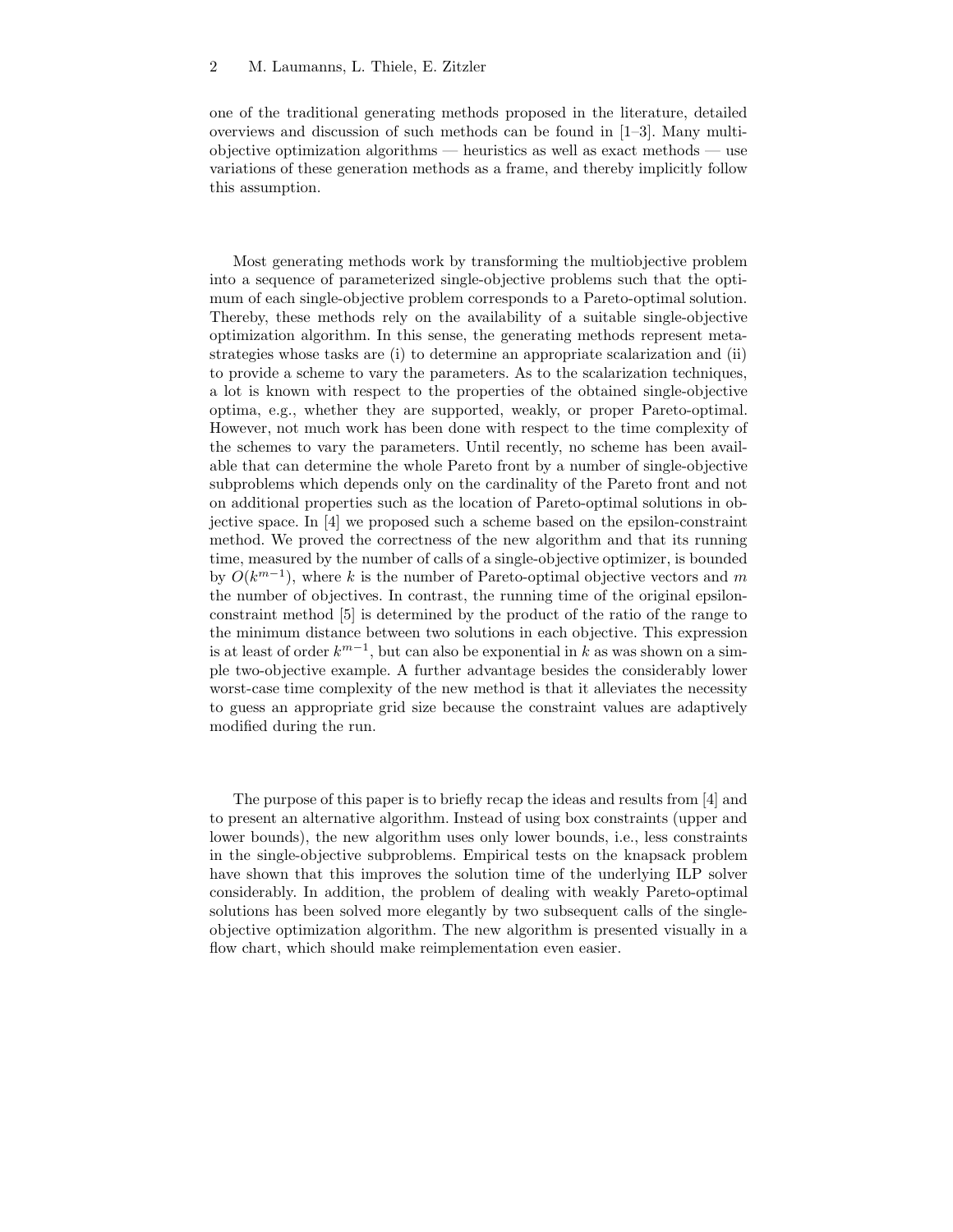### 2 Problem Scenario

The problem we are dealing with is to find the Pareto front of a general multiobjective problem with  $m$  objectives. We assume that all objective functions are to be maximized. We assume that the Pareto front is finite.

**Definition 1** (Pareto optimality). Let  $f : X \to F$  where X is called decision space and  $F \subseteq \mathbb{R}^m$  objective space. The elements of X are called decision vectors and the elements of F objective vectors. A decision vector  $\mathbf{x}^* \in X$  is Pareto optimal *if there is no other*  $\mathbf{x} \in X$  that dominates  $\mathbf{x}^*$ , where  $\mathbf{x}$  dominates  $\mathbf{x}^*$ , denoted as  $\mathbf{x} \succ \mathbf{x}^*$ , if  $f_i(\mathbf{x}) \ge f_i(\mathbf{x}^*)$  for all  $i = 1, ..., m$  and  $f_i(\mathbf{x}) > f_i(\mathbf{x}^*)$ for at least one index i. The set of all Pareto-optimal decision vectors  $X^*$  is called Pareto set.  $F^* = \mathbf{f}(X^*)$  is the set of all Pareto-optimal objective vectors and denoted as Pareto front.

In cases where several Pareto-optimal decision vectors map to the same Pareto-optimal objective vector, we are satisfied with having one representative decision vector for each Pareto-optimal objective vector. This corresponds to finding one optimal solution in the single-objective case [3].

Several methods exist devoted to this task, usually referred to as "a posteriori" or "non-dominated solution generation" methods [1]. They typically define a set of differently parameterized single-objective surrogate problems and apply multiple runs of a single-objective optimizer. The choice of the parameter values determines, which specific elements of the Pareto set are found. It is in general a difficult and sometimes impossible task to choose a sequence of parameter values such that the whole Pareto front is discovered. Consider for example the popular methods based on the aggregation of the different objectives via a weighted sum. Different weight vectors would ideally lead to finding different elements of the Pareto front, but for an unknown problem it is not clear what weight combination to choose. Even if all possible weight combinations were used, it cannot be guaranteed to find Pareto-optimal solutions in concave regions of the Pareto front.

Another traditional method from the field of multiobjective optimization to generate the whole Pareto front is the epsilon-constraint method [5]. The epsilonconstraint method works by choosing one objective function as the only objective and the remaining objective functions as constraints. By a systematic variation of the constraint bounds, different elements of the Pareto front can be obtained. The method relies on the availability of a procedure to solve constrained singleobjective problems. We abstract from the details of this procedure and simply assume that it terminates after a fixed time T and returns either the optimum of the constrained single-objective problem (cSOP)

maximize 
$$
\Phi(\mathbf{f}(\mathbf{x})) \equiv \Phi(f_1(\mathbf{x}, ..., f_m(\mathbf{x}))
$$
  
subject to  $f_i(\mathbf{x}) > \epsilon_i \quad \forall i \in \{1, ..., m\},$   
 $\mathbf{x} \in X,$  (1)

where  $f: X \longrightarrow \mathbb{R}^m$  and  $\Phi: \mathbb{R}^m \longrightarrow \mathbb{R}$ , or reports that the feasible region is empty.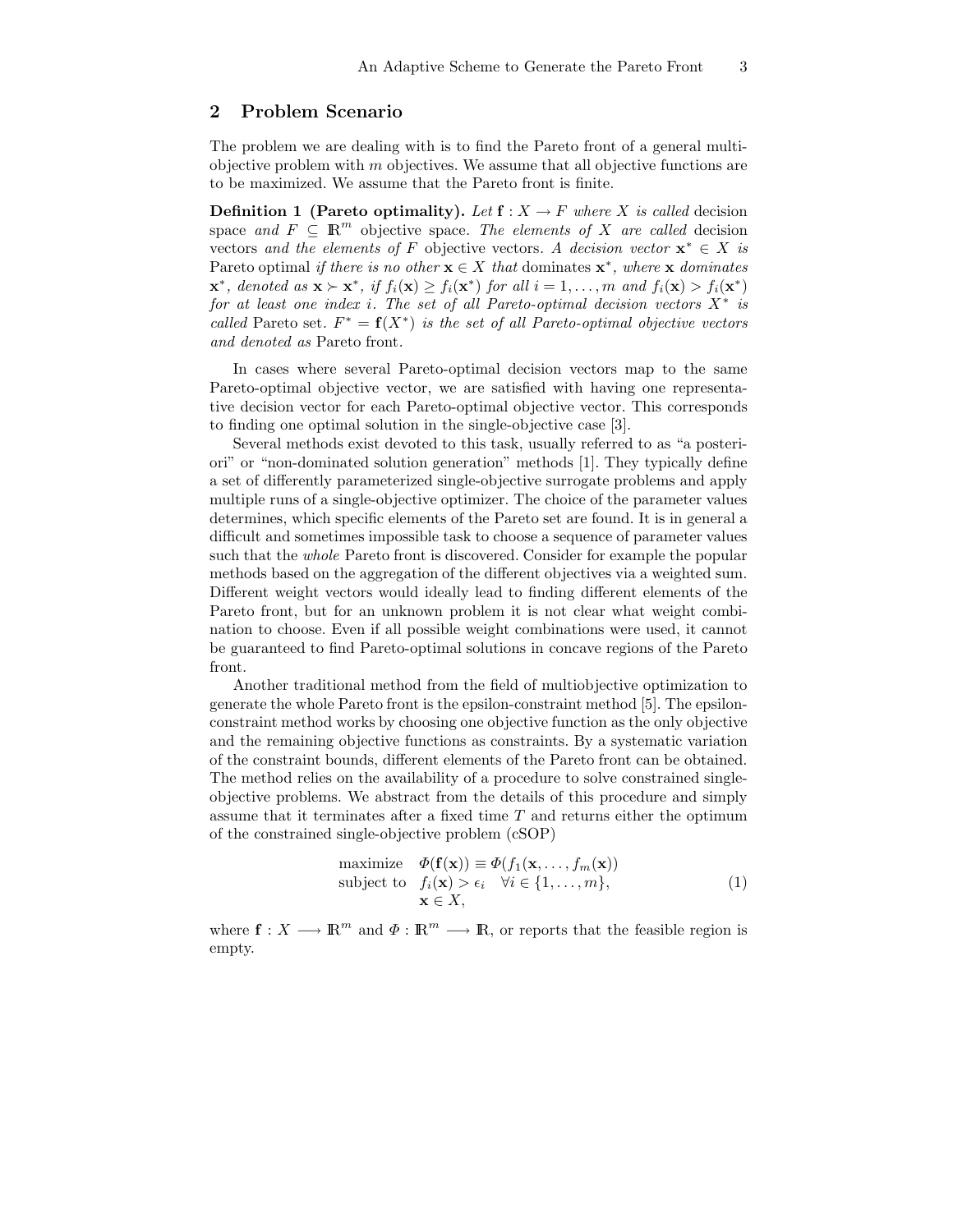Algorithm 1 Bi-objective Epsilon-Constraint Method

**Input:** Objective bounds  $f, \overline{f} \in \mathbb{R}$  and increment  $\delta \in \mathbb{R}$ 1:  $P := \emptyset$ 2:  $\epsilon := \overline{f}$ 3: while  $\epsilon \geq \frac{f}{f}$  do<br>4:  $\mathbf{x} := opt(\mathbf{f}, \epsilon - \epsilon)$ 4:  $\mathbf{x} := opt(\mathbf{f}, \epsilon - \delta, \epsilon)$ <br>5: if  $\mathcal{A} \mathbf{x}' \in P$  such the 5: if  $\forall x \in P$  such that  $x' \succ x$  then 6:  $P := P \cup \{\mathbf{x}\}$ <br>7: end if end if 8:  $\epsilon := \epsilon - \delta$ 9: end while Output: Set of Pareto-optimal decision vectors P

#### 3 Drawbacks of the Original Epsilon-Constraint Method

Algorithm 1 gives an implementation according to the original description of the epsilon-constraint method from [6, p. 285] for the case of two objectives. The idea of the traditional epsilon-constraint method is to iteratively increase the constraint bound by a pre-defined constant  $\delta$ . The necessity to choose such a value represents also the main drawback of this approach. Since only one solution can be found in each interval, the discretization has to be fine enough not to "miss" any Pareto-optimal solution. In the worst case, the difference between objective vectors might be as small as the machine accuracy of the computer used to run the algorithm. Choosing such a small  $\delta$ , though, might cause a large number of redundant runs of the single-objective optimizer because they are constrained to an objective space subset which contains no Pareto-optimal objective vector. Thereby, a lot of search effort might be wasted and in fact prevents this method from being applicable to certain problems, as we demonstrate below. All these problems occur likewise in the epsilon-constraint metaheuristic proposed by [7], as the strategy to vary the parameters is essentially the same as in the original method.

The following example problem shows that the time complexity of the original epsilon-constraint method can be exponential in the problem size  $n$ , while the size of the Pareto set is only linear in  $n$ .

*Example 1*. The pseudo-Boolean function BBV :  $\{0, 1\}^n \to \mathbb{N}^2$  is defined as

$$
BBV(x_1,...,x_n) = \left(\sum_{i=1}^n 2^{n-i}x_i, \quad \sum_{i=1}^n 2^{i-1}(1-x_i)\right)
$$

The example problem is a bi-objective generalization of the BinaryValue (BV) problem proposed in [8] for the complexity analysis of evolutionary algorithms. The name refers to the fact that a decision vector is the binary representation of the integer number given by its function value. Here, we use this BV function as the first objective, while the second objective is the BV function applied to the reversed and inverted sequence of bits.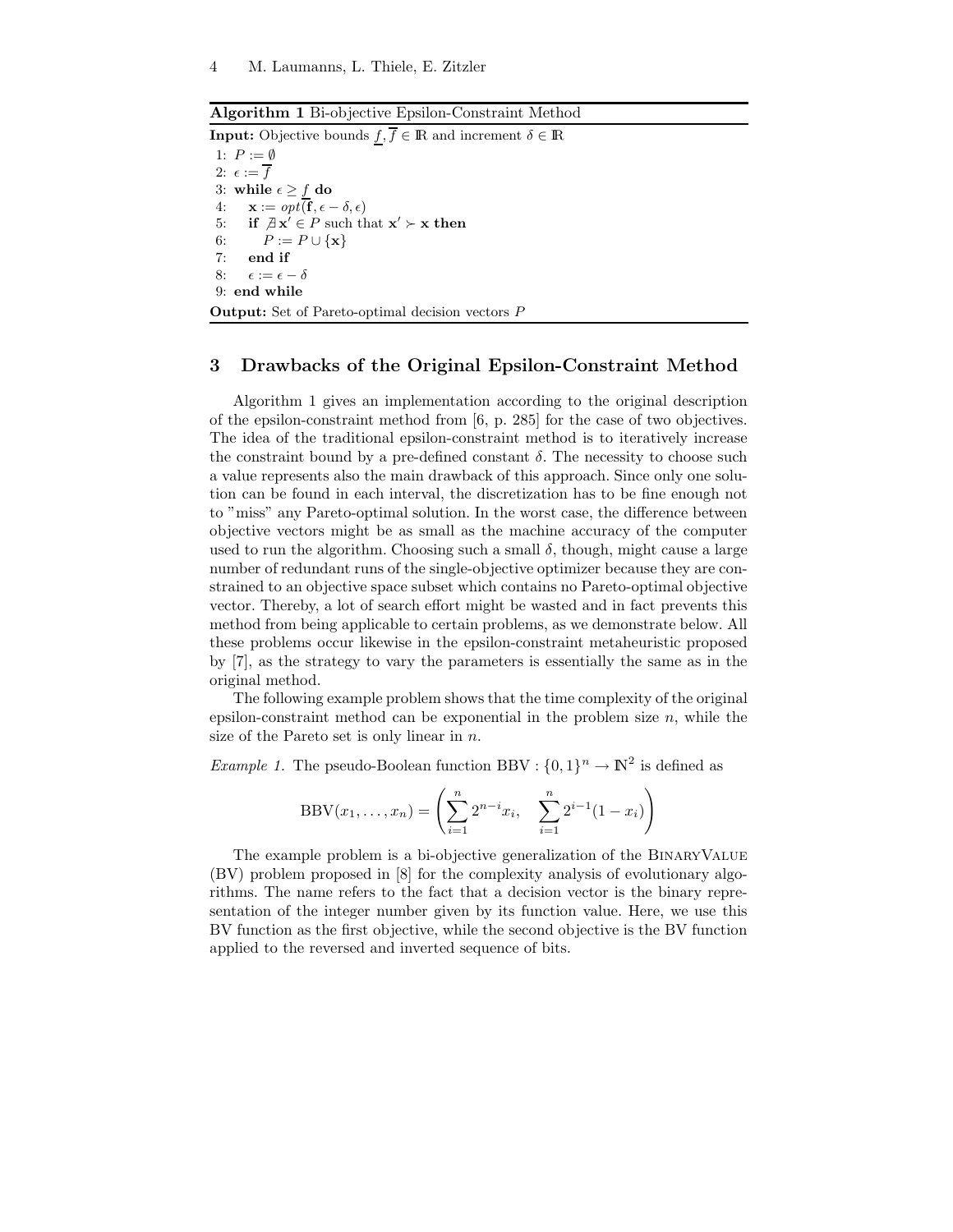By construction it is apparent that the BBV-function is actually a bijection from X into BBV $(X)$ , the objective space F contains  $2<sup>n</sup>$  distinct elements, hence  $|X| = |F|$ . However, its Pareto set contains exactly  $n + 1$  elements, which have the following simple description [4]: A decision vector  $\mathbf{x} \in X$  is Pareto-optimal in the BBV problem, if and only if it has the form  $1^k0^{n-k}$ ,  $k \in \{0, 1, ..., n\}$ 

Proposition 1 ([4]). The expected running time of Algorithm 1 on the BBV problem is bounded below by  $\Omega(2^n \cdot T)$ .

Sketch of proof: The proof is based on the observation that a  $\delta \geq 4$  leads to missing at least one Pareto-optimal objective vector, regardless of the chosen bounds  $\overline{f}, \overline{f}$ . Therefore,  $\delta < 4$  must be chosen, and at least  $(2^{n} - 2)/4$  iterations are necessary to find all Pareto-optimal objective vectors. are necessary to find all Pareto-optimal objective vectors.

It could be argued that the problem here is only caused by an inappropriate definition of the constraint increments  $\delta$ . For our example problem, it would indeed be possible to define a different set of, e.g.,  $O(n)$  exponentially increasing constraint bounds that would lead to finding every single Pareto-optimal solution. But it is important to note that in a general scenario, where the solutions can be distributed arbitrarily in the objective space, such information is not available.

### 4 A New, Adaptive Epsilon-Constraint Method

Our idea to circumvent the deficit of the original epsilon-constraint method is to make use of information about the objective space as soon as it is available, and that is during the search process. This is the concept behind the new adaptive epsilon-constraint method described in this section.

In the two-objective case, the adaptive variation of the constraints is straightforward. There is only one constraint value to adapt, which can be achieved by starting with an arbitrary lower bound for  $f_2$  and iteratively increasing the constraint on  $f_2$  using the  $f_2$ -value of the optimum of the previous single-objective run. Such a scheme has been employed in [9] for generating all Pareto-optimal solutions for minimizing total cost and bottleneck time in a transportation problem. The three objective extension proposed in [9], however, is only able to find those Pareto-optimal solutions whose projection onto the  $f_1 - f_2$  plane equals the Pareto front of the two-objective problem. This indicates that the generalization of the scheme for higher objective space dimensions is more difficult and has therefore remained unsolved. The scheme we proposed in [4] and further elaborate here works for arbitrary numbers of objectives  $m$ . It is guaranteed to find all Pareto-optimal solutions for any  $m$ , provided that the underlying singleobjective algorithm can solve the single-objective subproblems. For the special case of  $m = 2$ , our algorithm is equivalent to the scheme from [9].

The flowchart of the algorithm is depicted in Fig. 1. The core of the algorithm is an  $m-1$  dimensional hypergrid, which partitions the whole objective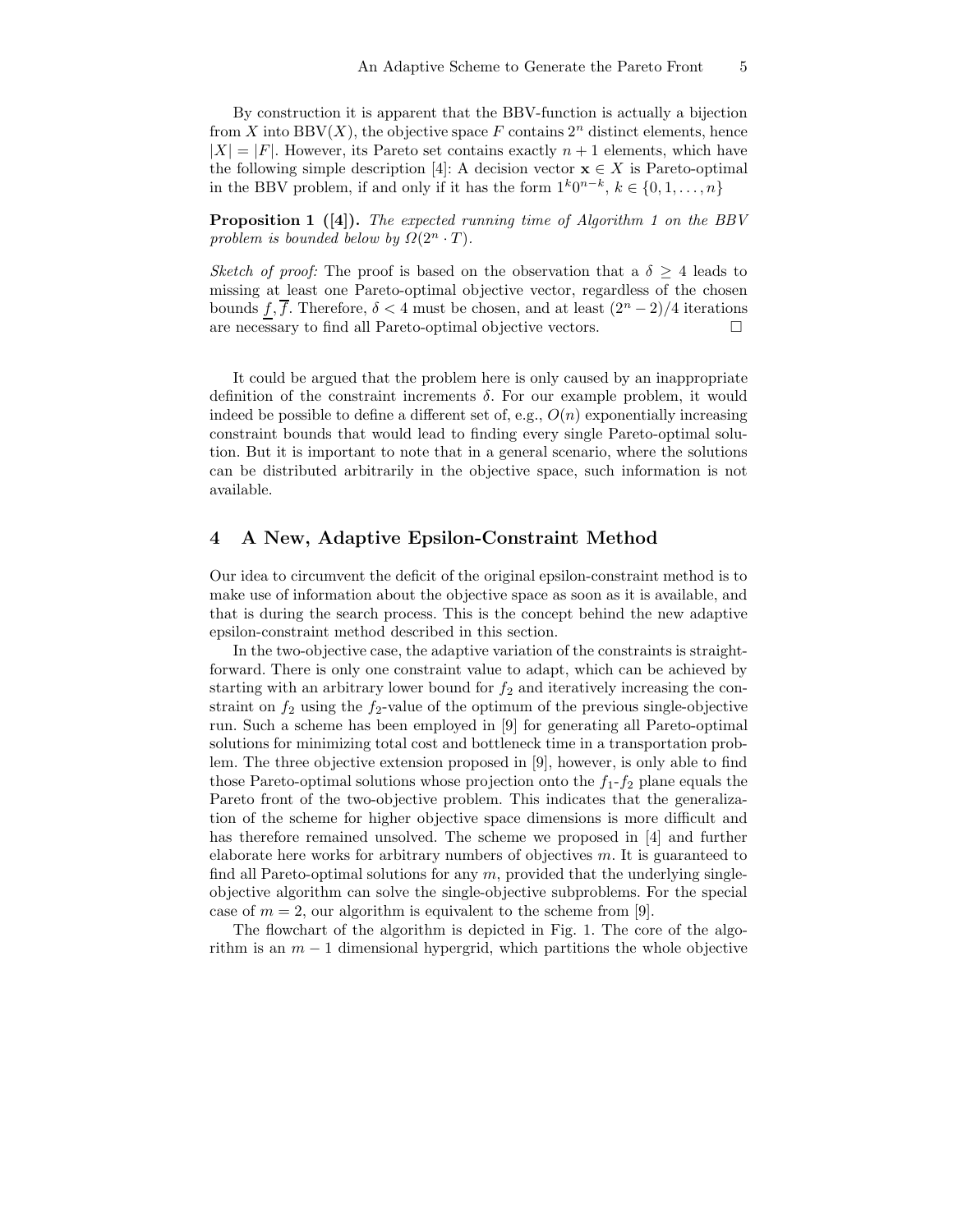

Fig. 1. Flowchart of the new adaptive epsilon-constraint algorithm

space into rectangular axis-parallel co-domains. The coordinates for this grid are determined by the function values of the already identified Pareto-optimal solutions. These coordinates are stored in the matrix  $e = (e_1, \ldots, e_m)$ , where the  $e_i$  are vectors containing the grid coordinates for objective i, defined by the  $f_i$ -values of all Pareto-optimal solutions found so far. These vectors  $e_i$  initially contain only suitable lower bounds, which can be guaranteed to be smaller than all values of the respective objective component. In this case we chose a lower bound of zero assuming a non-negative objective space.

In each iteration of the outer loop, one new Pareto-optimal point is sought. This is achieved by performing two consecutive constrained single-objective optimization runs for each grid point as a lower bound in decreasing order of the index i. After a new Pareto-optimal point  $x$  is found, this point is added to the set of already found solutions,  $P$ , and the grid is updated by recording the objective values of **x**. For each objective  $j \in \{1, \ldots, m\}$ , the value  $f_i(\mathbf{x})$  is inserted into the sorted vector e<sup>j</sup> . If no feasible solution can be found or the solution is dominated by any previously found solution, the searched objective co-domain is marked by storing the lower bound vector  $\epsilon$  in the set Q. The purpose of function  $getBounds$  is to translate the iteration counter i into the  $m-1$  corresponding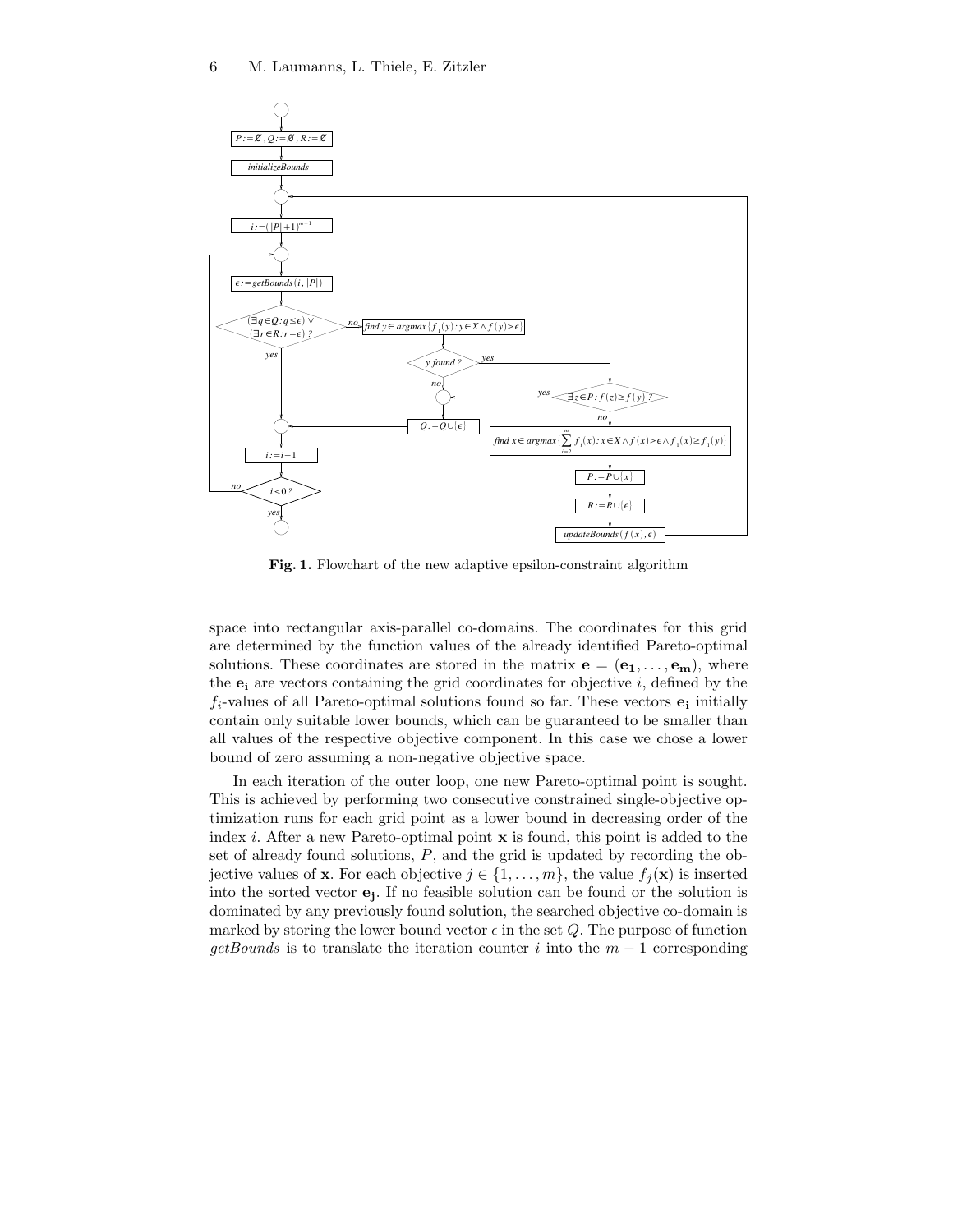Function initializeBounds 1: for  $j := 1$  to m do 2:  $$ 3: end for Function  $getBounds(i, p)$ 1:  $\epsilon_1 := 0$ 2: for  $j := 2$  to m do 3:  $d := i \mod (p+1)$ 4:  $i := (i - d) / (p + 1)$ 5:  $\epsilon_j := e_{j_d}$ 6: end for 7: return  $\epsilon$ 

{lower bound for objective  $j$ }

Function  $updateBounds(\mathbf{v})$ 

1: for  $j := 1$  to m do 2:  $i := 1$ 3: while  $e_{j_i} < y_j$  do<br>4:  $i := i + 1$ 4:  $i := i + 1$  {search for insertion position}<br>5: **end while** end while 6:  $\mathbf{e}_j := (e_{j_1}, \dots e_{j_{i-1}})$  $\{$  insert new constraint value $\}$ 7: end for

Fig. 2. Subroutines for storing, sorting and retrieving the bounds

indices to retrieve the right constraint values from each of the  $e_i$  vectors. The total number of calls to the single-objective optimization algorithm can now be bounded by  $(k+1)^{m-1}+k$ , where k is the cardinality of the Pareto front. Using as upper bound  $T$  on the running time of the single-objective algorithm yield the following result.

Theorem 1. The running time of the algorithm given in Fig. 1 to discover a Pareto front of an m-objective problem with k elements is at most  $T[(k+1)^{m-1}+$  $k$ , where  $T$  is the running time of the single-objective optimization algorithm.

Sketch of proof: To show that the image of  $P$  at the end of the run equals the Pareto front  $F^*$ , it has to be shown that (i) only Pareto-optimal solutions enter  $P$  and (ii) no Pareto-optimal objective vector is missed. For (i) we observe that  $x$  can only be dominated by solutions from regions which has already been fully searched and the dominance check would then prevent  $x$  from entering  $P$ . For (ii) it can be shown that any potentially missed Pareto-optimal objective vector must necessarily be the image of the optimum y of some grid cell, and was therefore already found. The bound on the number of calls to the singleobjective optimization algorithm is due to the observation that in each iteration at least one region is marked as searched, and the maximum number of different regions to be searched is bounded by the maximum number of grid points, which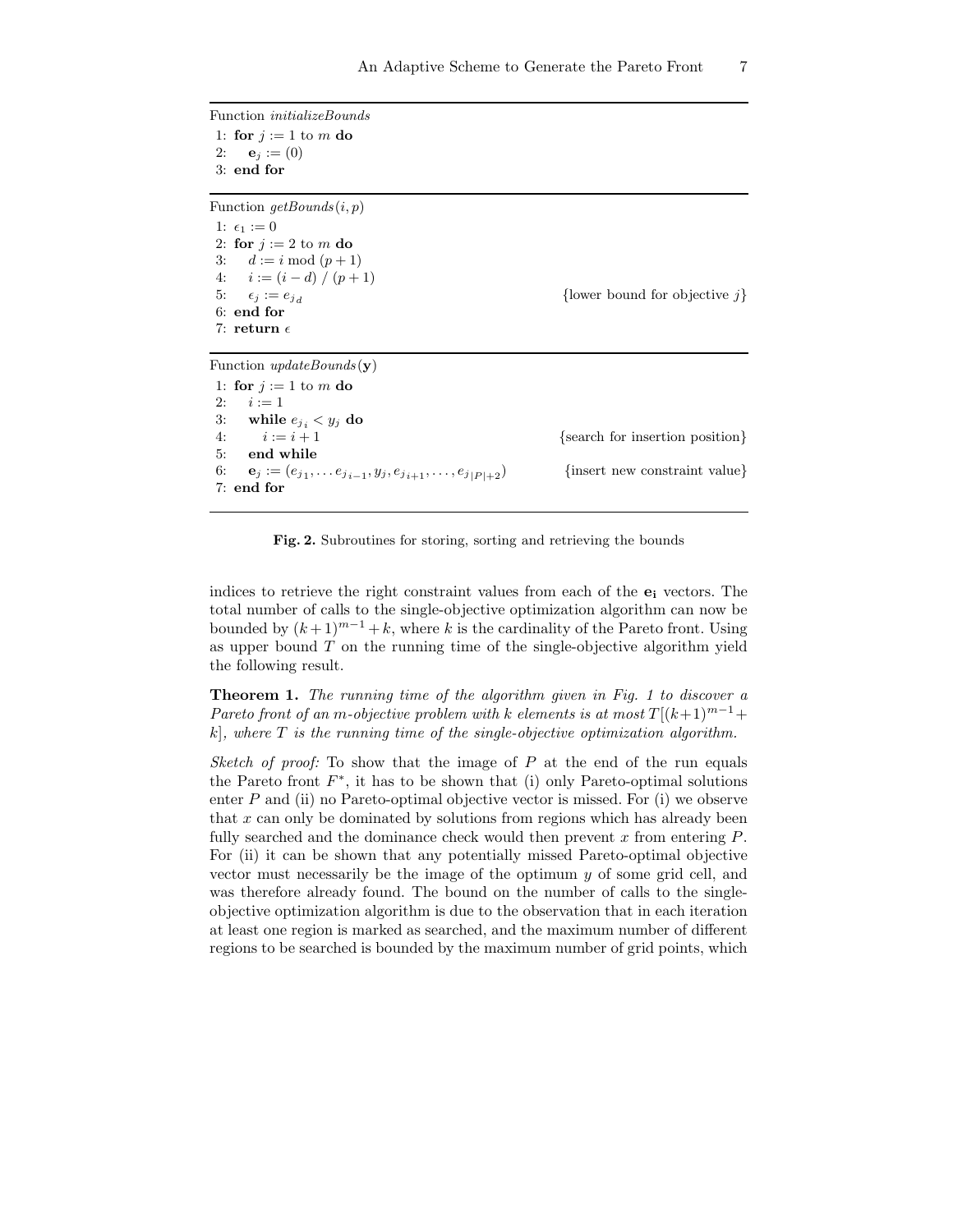is  $(k + 1)^{m-1}$ . In addition, the second run of the single-objective optimization is only performed if a new solution is found, which gives leads to an additional number of k runs.  $\square$ 

# 5 Simulation Results

This section presents some simulation results of the new algorithm on the multiobjective knapsack problem. The multiobjective knapsack problem is one of the most extensively used benchmark problem for multiobjective metaheuristics (see, e.g., [10], [11], or [7]). Given is a set of n items, each of which has m profit and  $k$  weight values associated with it. The goal is to select a subset of items such that the sums over each of their k-th weight values do not exceed given bounds and the sums over each of their  $m$ -th profit values are maximized. A representation as a pseudo-Boolean optimization problem is typically used, where the  $n$ binary decision variables denote whether an item is selected or not. For empirical studies, the parameters of the problem, the weight and profit values, are usually drawn at random from a given probability distribution. Here, the weights and profits are randomly chosen integers between 10 and 100, and the capacities are set to half of the sum of the weights.

Table 1 summarizes the results obtained for different instances of the knapsack problem with 3 objectives.<sup>3</sup> To the best of our knowledge no exact Pareto fronts have been computed so far for the three-objective knapsack problem, probably due to the lack of an appropriate generating method besides complete enumeration. Note that the total number of single-objective runs given in Table 1 is considerably lower than the upper bound given in Theorem 1. Fig. 3 gives a visual impression of the obtained three-dimensional Pareto fronts.

Table 1. Results on different instances of the knapsack problem with three objectives

| n                                                      | 20 | 30  | 40  | 50                                               | 100  |
|--------------------------------------------------------|----|-----|-----|--------------------------------------------------|------|
| single-objective runs 76 1622 9870 26846 128695 644689 |    |     |     |                                                  |      |
| total CPU time                                         |    |     |     | $4 \sec 102 \sec 20 \min 62 \min 445 \min 255 h$ |      |
| P                                                      | 61 | 195 | 389 | 1048                                             | 6501 |
|                                                        |    |     |     |                                                  |      |

<sup>&</sup>lt;sup>3</sup> The source code of the algorithm implemented in C and invoking CPLEX as an example for an arbitrary single-objective optimization technique is available from http://www.tik.ee.ethz.ch/~laumanns as well as the data of the knapsack problem instances and the Pareto fronts from http://www.tik.ee.ethz.ch/~zitzler/testdata.html.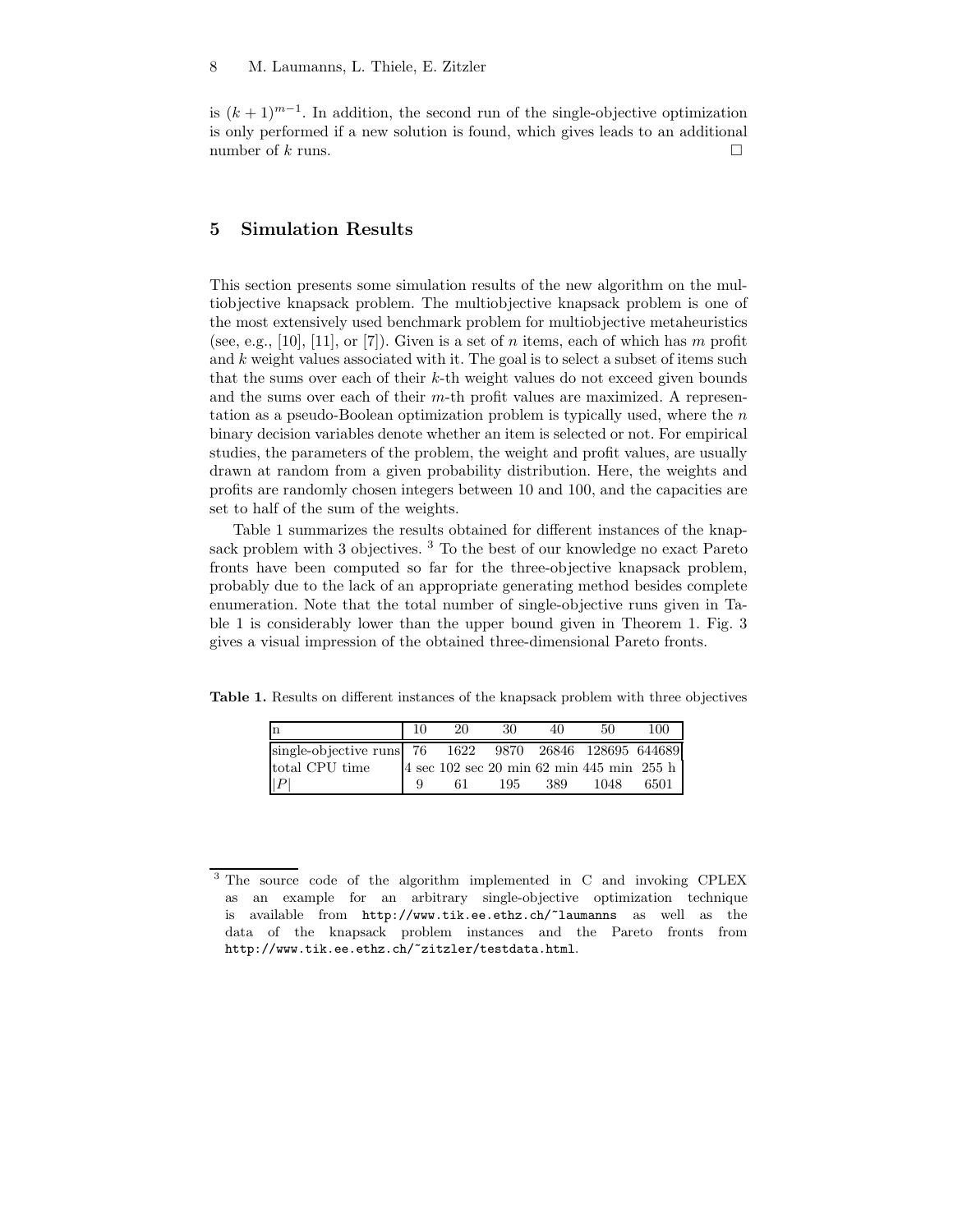

Fig. 3. Knapsack problem: plots of the exact Pareto fronts for  $m = 3$  objectives,  $n = 50$ (top) and  $n = 100$  (bottom).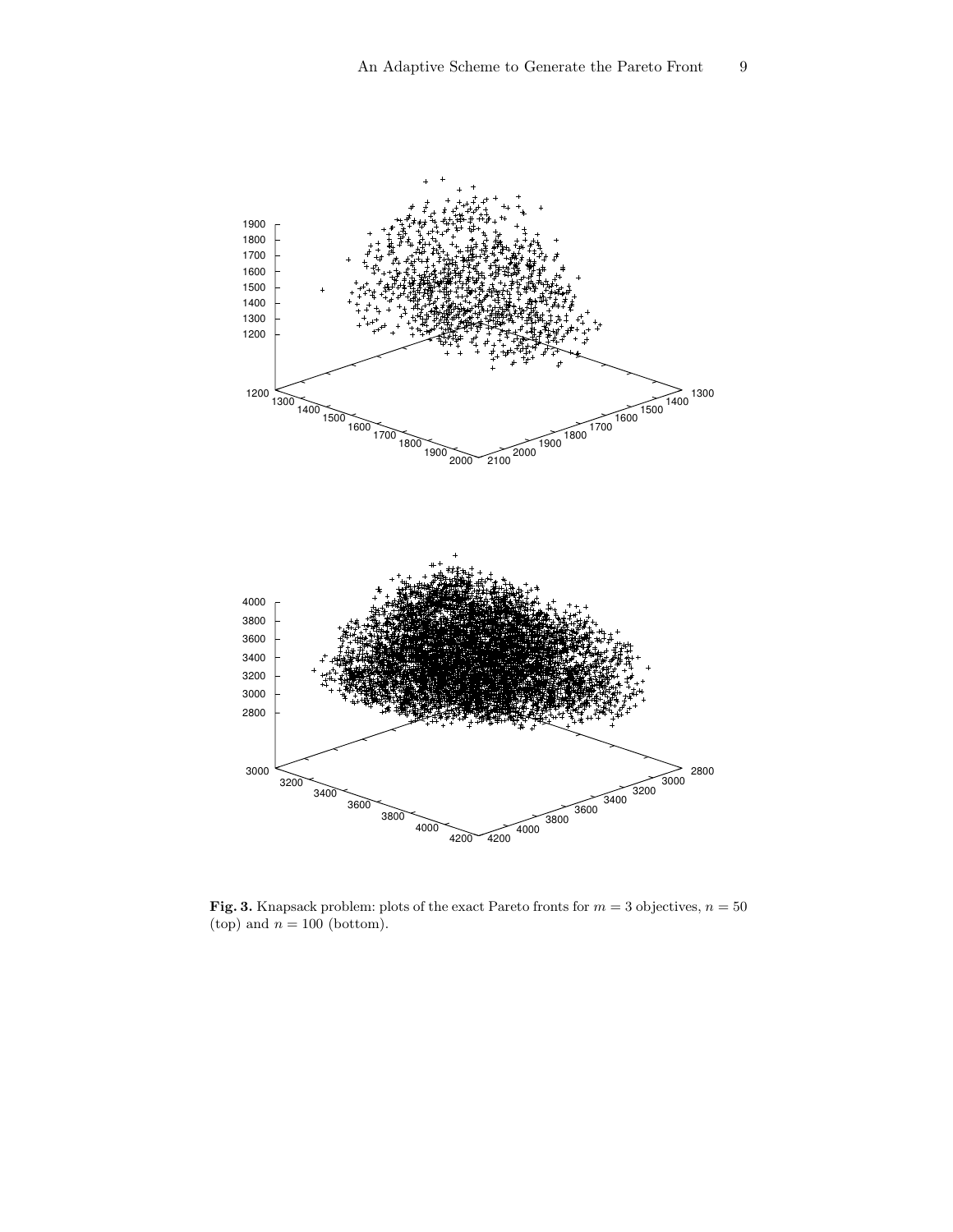#### 6 Conclusions and Theoretical Implications

We have presented a new scheme for generating or approximating the Pareto set of multiobjective optimization problems based on the well-known epsilonconstraint method. Its time complexity, measured by the number of constrained single-objective sub-problems to be solved, is  $O(k^{m-1})$ , where k is the cardinality of the Pareto front to be found and  $m$  the number of objectives. The implementation we have provided is compact, which facilitates its use in practice.

The existence of such a scheme with a polynomially bounded number of single-objective sub-problems suggests the following implications regarding the computational complexity of single- and multiobjective optimization. It is wellknown that if the constrained single-objective problem (cSOP) is NP-hard then the corresponding multiobjective problem (MOP) is NP-hard as well. Not much attention has been paid to the reverse, however. Under what circumstances can we state that if cSOP is 'easy' (i.e., solvable in polynomial time), the corresponding MOP is also easy (solvable in polynomial time)? We have of course to exclude cases, where the Pareto front is exponentially large. But if we assume that Pareto front contains a polynomially bounded number of elements, or are only looking for a polynomially bounded subset [12] as an approximate solution set, things change. The algorithms presented in this paper and in [4] yield the proof that in this case solving MOP is not fundamentally more difficult than cSOP and, as a direct consequence, if the MOP was still NP-hard then the cSOP without restrictions on the range of constraint values would be NP-hard as well.

The proposed algorithm is also useful when the aim is to find only a representative subset of all Pareto-optimal solutions, for example in continuous objective spaces. The only necessary change to adapt to such a scenario is to introduce appropriate increments for the constraint values, like in the original epsilonconstraint method. But in contrast to its predecessor, the new algorithm will still avoid sampling in empty objective space regions to a large extent and hence be more efficient in many cases, e.g., for continuous problems where the Pareto front contains several disconnected parts.

The algorithm has been designed as a generic framework for different singleobjective optimizers. In case of problems where no efficient single-objective optimizer is available, one could use a heuristic or approximative method instead. This could be especially useful, when a good single-objective heuristic is available, but it is not clear how to extend the heuristic to handle multiple objectives simultaneously. In other cases, where true multiobjective metaheuristics are available, the resulting algorithm would constitute a baseline algorithm, which can be compared with other multiobjective metaheuristics. The necessity for such baseline algorithms has been pointed out by many researchers in the field.

A further application area of the results of this paper is the running time analysis of both exact and heuristic methods for specific problems or problem instances. It is only necessary to instantiate our algorithm with an appropriate method to solve the constrained sub-problems and to derive an upper bound of the running time for this specific method on the given problem. Thereby,